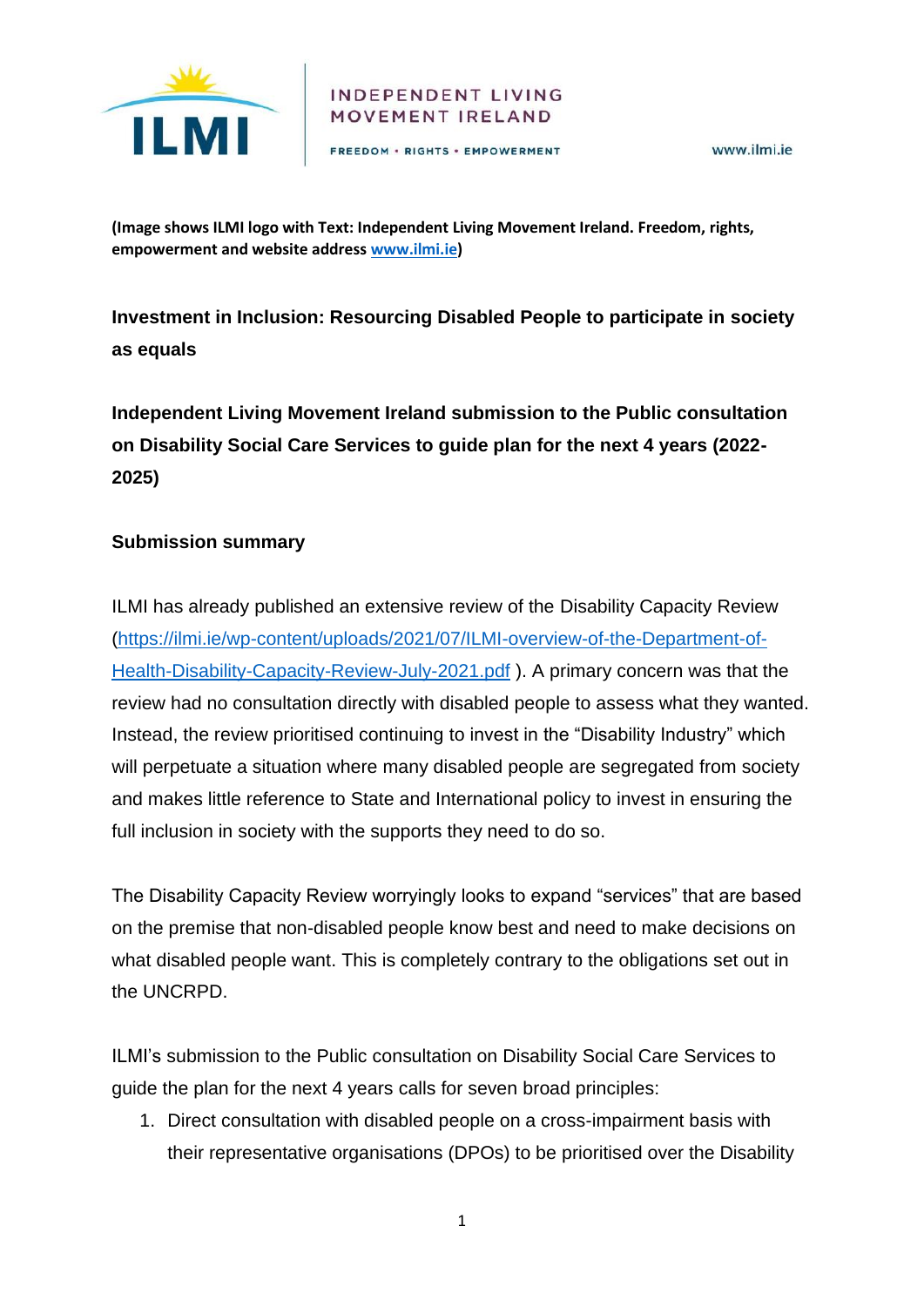Industry, as per obligations under the UNCRPD such as Article 4.3 and General Comment 7 and Article 29 (b) <sup>i</sup>

- 2. Invest only in services that promote the rights of disabled people to participate in Irish society as equals as per Article 19 of the UNCRPD<sup>ii</sup>.
- 3. Specifically, whereas the capacity review quotes €32 million for personal assistance services, ILMI would seek an increase to €96 million for Personal Assistance Services (PAS) in Ireland per annum to meet the need of disabled people to live independent lives, as per ongoing unrealised obligations under "Towards 2016" to achieving choice and control for disabled people.
- 4. Recognition that continued investment in segregated services contravenes commitments under the UNCRPD as well as national policy commitments.
- 5. ILMI calls on investment in disabled people and not the "disability industry". For example we know from the capacity review it costs €25,000 to place a disabled person in day services for a year. We also know some disabled people who receive a PAS get on average 12 hours a week of PAS (less than two hours per day). However, if that €25,000 was given to the disabled person in the form of a personalised budget, they would receive significantly more than 12 hours per week and have full choice and control over their life.
- 6. A specific budgetary commitment is required to meet the cost of and resource the full and timely implementation of **'A Time to Move On from congregated settings'**. Money currently invested in congregated settings should be ringfenced and invested into appropriate supports for people to live in the community such as PAS or other independent living supports as per our obligations under UNCRPD. Ireland must use its voice at an international level to ensure EU structural funds are not used to institutionalise disabled people. No Irish Aid should be used to institutionalise disabled people and should instead ensure disabled people globally are resourced to live the lives of their choosing.
- 7. Disability Social Care Services must invest in supports that promote inclusion in society, specifically models of best practice developed by DPOs like ILMI that can demonstrate value for money approaches to overcoming social isolation and marginalisation, such as our ONSIDE social inclusion project.

Our specific list of recommendations are listed on page 16 of this report.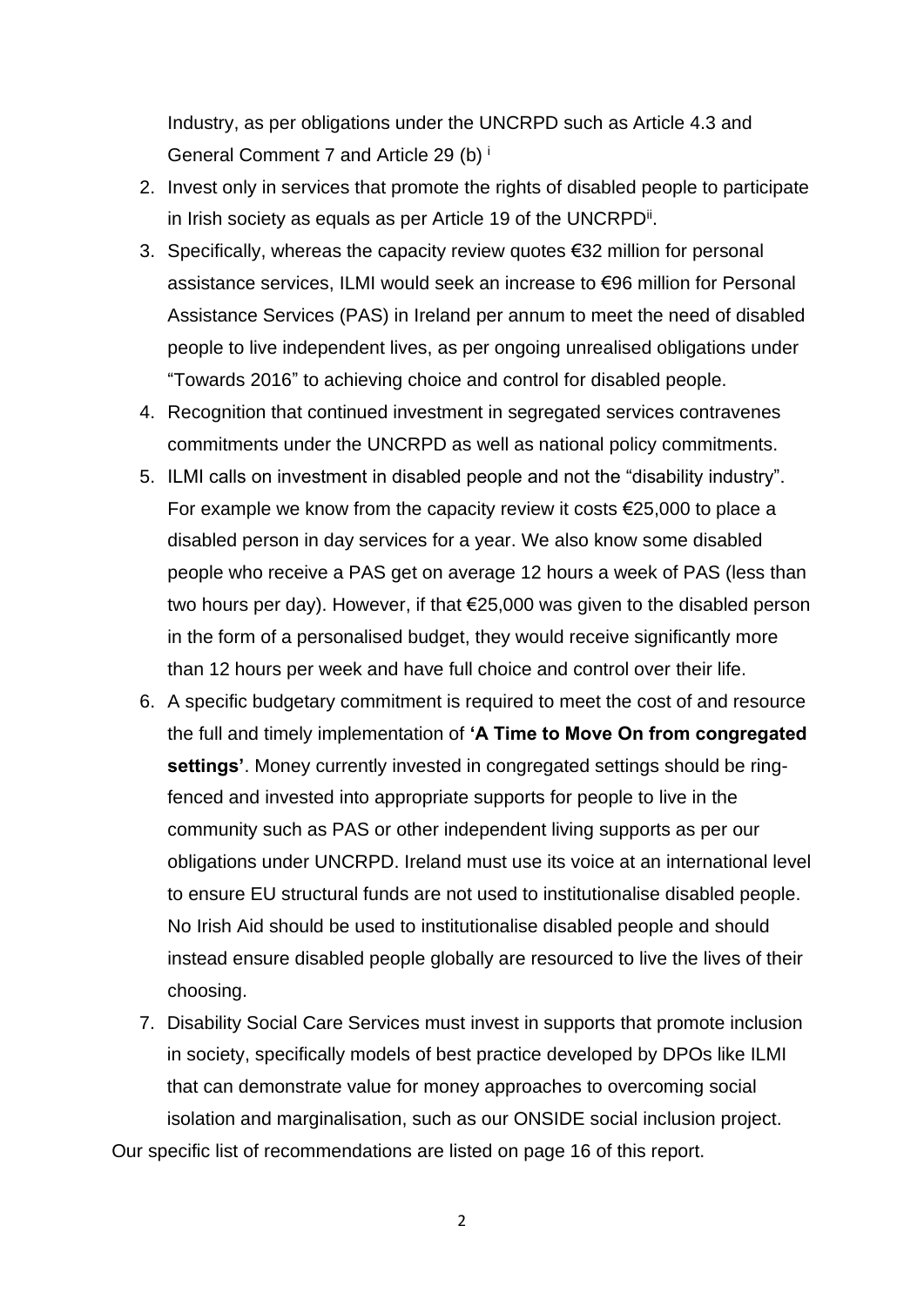### **Introduction to Independent Living Movement Ireland**

Independent Living Movement Ireland (ILMI) is a campaigning, national Disabled Person's Organisation (DPO) that promotes the philosophy of independent living and seeks to build an inclusive society. Central to the way we work is to ensure that policy decisions that impact on the lives of disabled people have to be directly informed by those whose lives are directly affected.

Our philosophy can be summed up as: 'Nothing about us without us!' and 'Rights Not Charity'. Our vision is an Ireland where disabled persons have freedom, choice and control over all aspects of their lives and can fully participate in an inclusive society as equals.

### **Social model of disability**

The United Nations Convention on the Rights of Persons with Disabilities (UNCRPD) at its core is framed through an understanding of disability known as the social model of disability. From ILMI's perspective, it is vital that there is a clear and full understanding of what the social model of disability is and how it should inform future discussions on policy development and improvement and policy implementation.

The social model looks at how society is structured and how it disables people. It is not based on a person's impairment, it is focussed on the barriers that exist in terms of attitudes, policy development, access or lack of supports that prevent people from participating in society as equals, with choice and control over their own lives. In this model it is society that disables people from achieving their hopes and dreams, not a person's impairment. The social model informs all aspects of the work of ILMI.

### **Language and representation of disabled people**

Independent Living Movement Ireland recognises that language is a very powerful and evocative tool. Therefore, the language and terminology used in this submission has been carefully chosen to reflect the values of equality and empowerment which is at the core of this organisation. The term 'disabled people' has been used throughout this submission in accordance with the UPIAS classification of disability and impairment which has been developed by disabled people themselves (UPIAS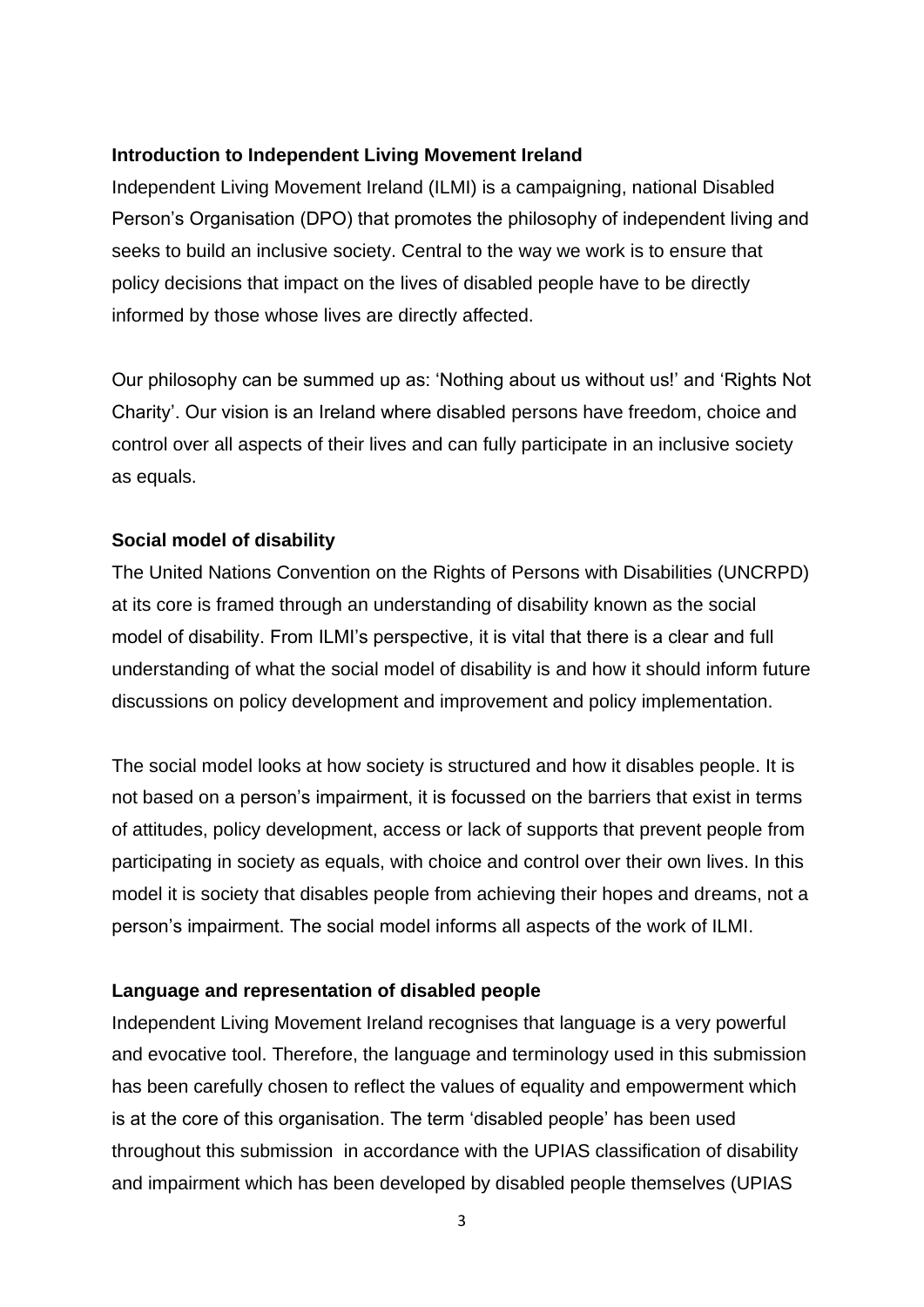1976). Where disabled people are referred to in the submission this should be understood to include all disabled people, including those with learning difficulties, people experiencing emotional distress and physical and sensory impairments.

# **ILMI Analysis of Disability Social Care Services to guide the plan for the next 4 years**

ILMI as a cross impairment Disabled Persons Organisation (DPO) creates interactive participative spaces for disabled people to lead our policy development. In the development of our "Observations on Ireland's first draft report to the UN under the Convention on the Rights of Persons with Disabilities" report ([https://ilmi.ie/wp](https://ilmi.ie/wp-content/uploads/2021/06/Observations-State-Report-ILMI-April-2021.pdf)[content/uploads/2021/06/Observations-State-Report-ILMI-April-2021.pdf\)](https://ilmi.ie/wp-content/uploads/2021/06/Observations-State-Report-ILMI-April-2021.pdf) ILMI held ten online consultations with hundreds of disabled people to have them direct and influence our work.

# **Policy context: International and National Commitments to investment in disabled people to live independent lives and participate in society as equals**

Ireland ratified the UNCRPD with legally binding obligations to "undertake to ensure and promote the full realisation of all human rights and fundamental freedoms for all persons with disabilities without discrimination of any kind on the basis of disability (Article 4). The central policy objective for disabled people is contained in **"Towards 2016"**; that people should be supported "to lead full and independent lives, to participate in work and society and to maximise their potential". The **National Disability Inclusion Strategy (NDIS)** states that "for the last 15 years it has been established Government policy that mainstream public services include and serve" disabled people, which is underpinned by the Disability Act 2005.

Despite ratification of the UNCRPD, and enactment of various equality and disability related legislation and policy Ireland has, and currently continues to promote a medical / charity view of disability. This is evidenced by the fact that many of the supports and services developed by non-disabled people have been / are funded by or through the Department of Health and the Health Service Executive (HSE).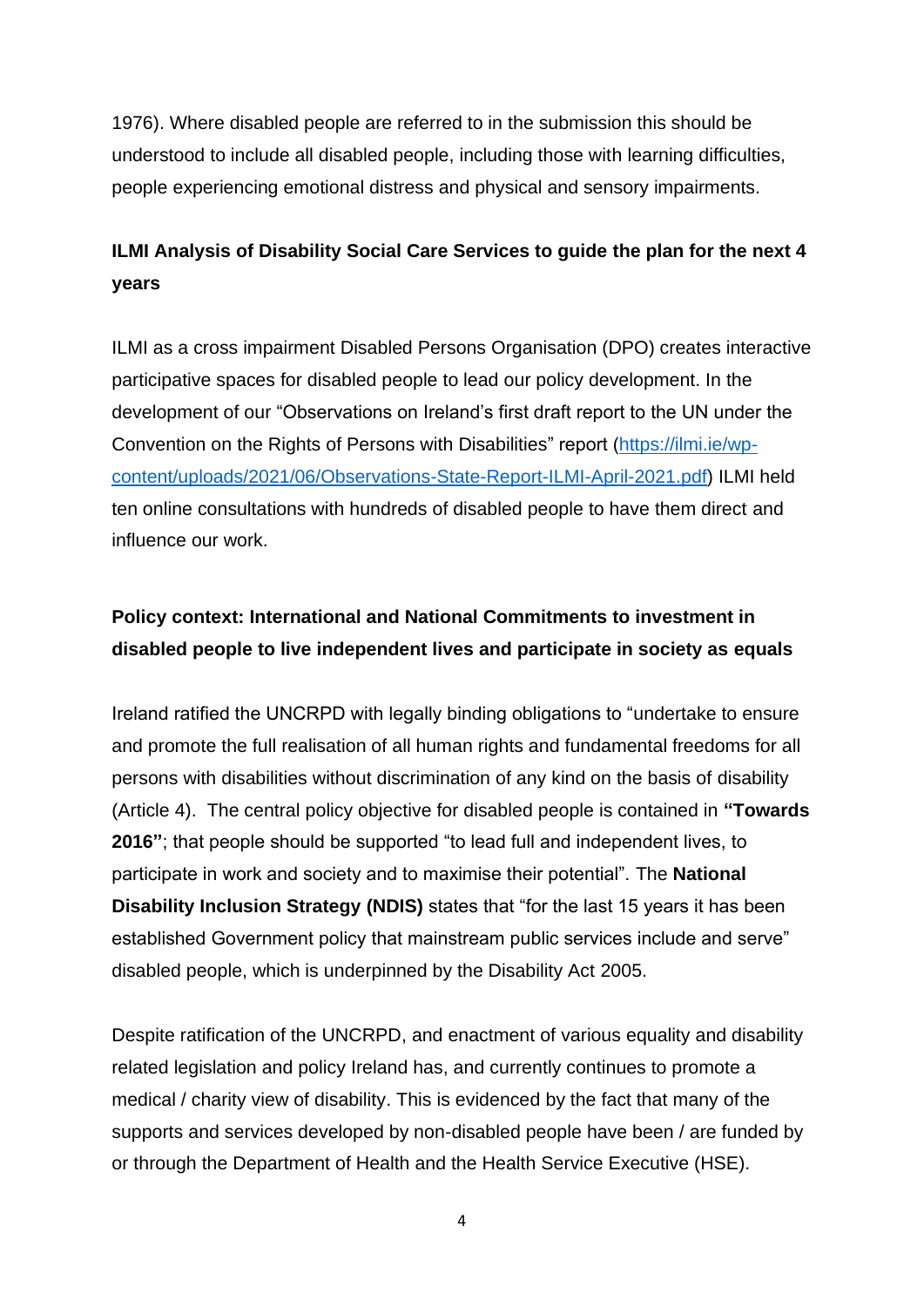## The **Value for Money and Policy Review of Disability Services in Ireland (2012)**

proposed "a fundamental change in approach to the governance, funding and focus of the Disability Services Programme, with the migration from an approach that is predominantly centred on group‐based service delivery towards a model of person‐ centred and individually chosen supports".

It states that "future delivery of services and supports to disabled people should acknowledge the views of stakeholders – that choice, control, independence and community inclusion are the keys to an effective, person‐centred service".

The **"Transforming Lives programme to implement the recommendations of the "Value for Money and policy review of disability services in Ireland" (2018)** stated its commitment to "improving the delivery of health and social care services to people with disabilities, arising out of the Value for Money and Policy Review of Disability Services in Ireland, based on enshrining the principles of self-determination and autonomy in all service provision for those with disabilities.

Moreover Ireland has policies such as a **"Time to Move on from congregated settings":** a national plan for the process of de-institutionalisation of intellectually and physically disabled people from congregated settings to the community coupled with the publication of **"Wasted Lives"** report and the development of a **new housing strategy for Disabled people**. All of which support that disabled people should live in their communities with choice and control.

# **Provision of segregated Disability Services and the Department of Health Report of Disability Policy Review**

The HSE **"New Directions: Report of the National Working Group for the review of HSE Funded Adult Day Services"** is based on the principle of disabled people being included in society and recognises that segregated day services are contrary to that principle: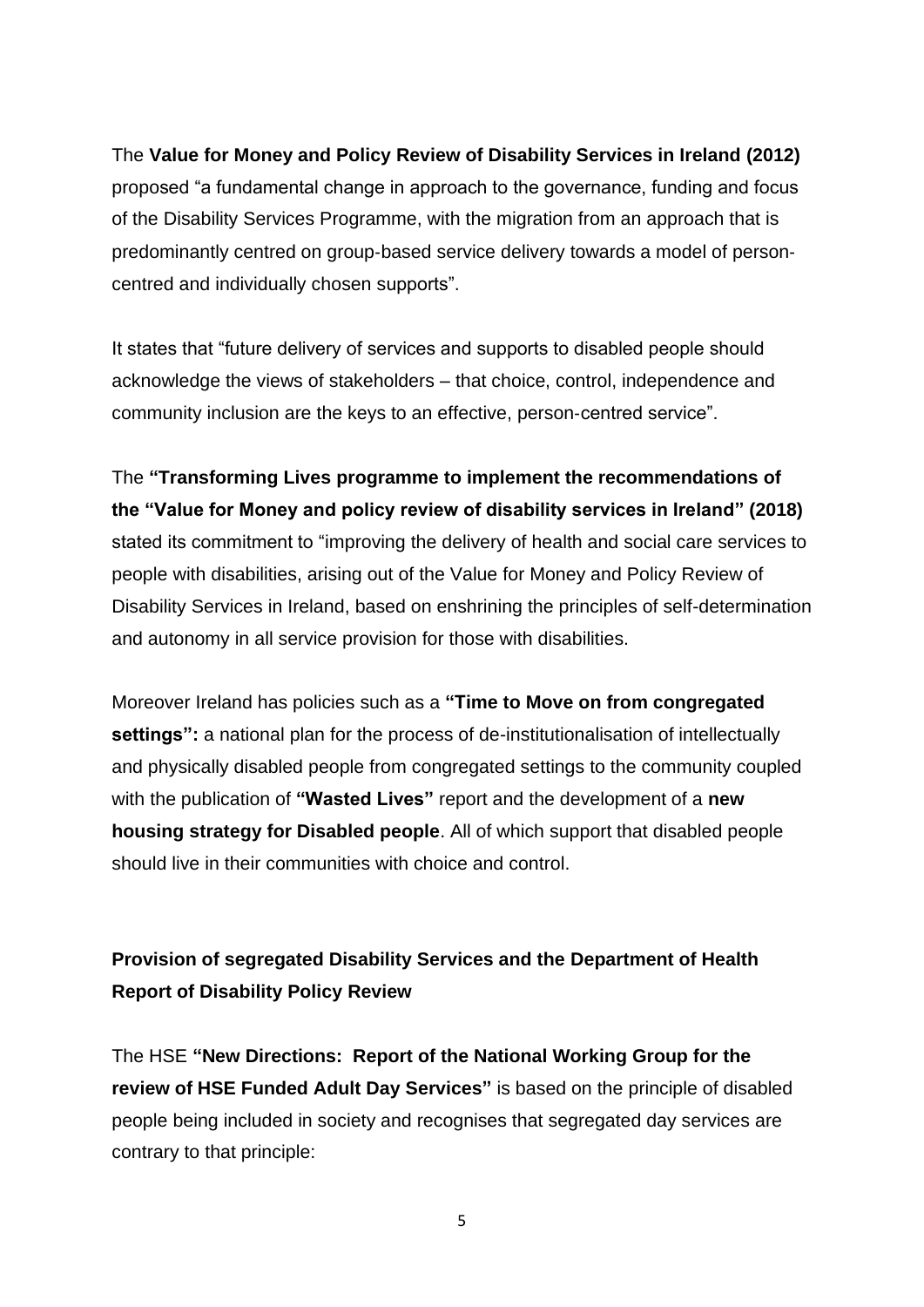"Having choices, doing interesting and useful things with one's time, learning new skills, meeting people and enjoying their company – these are things that most people take for granted. These are the ordinary experiences that people with disabilities tell us they want. The way in which adult day services has evolved over the years has tended to get in the way of these reasonable expectations. **Our adult day services have, for the most part, been organised as segregated services, separate from local communities and offering limited options, experiences and choices**. This report is making radical proposals and recommendations to change that".

The HSE New Directions website notes that "the Benchmarking Exercise completed in 2015 confirmed that there is a commitment to change this and many service providers have moved ahead and commenced an approach to service delivery that focuses on the provision of supports. **However, the day service sector is most diverse and significant service change and reconfiguration has yet to be progressed".** 

Indeed, an internal Department of Health review of Disability policy ("Report of Disability Policy Review") confirms that whilst the rhetoric of inclusion, mainstreaming and person-centred services:

"There is little evidence of individualised service provision, with a lack of standardised needs assessment and provision largely based in groups. Even though many services purport to use person‐ centred planning, the quality of the person‐centred plan can be negated if options are framed largely in terms of the current model of provision. For example, some day services may be described as supporting 'community participation', although this often involves service users attending a community setting as a group, on a special bus, often in a segregated manner (for example, a special hour for swimming or bowling). Those attending in the group usually have not selected that activity themselves. This is very different to an individual choosing to attend a swimming lesson, travelling to the swimming pool on public transport and taking the lesson with just a support person (not necessarily a health or social care professional)."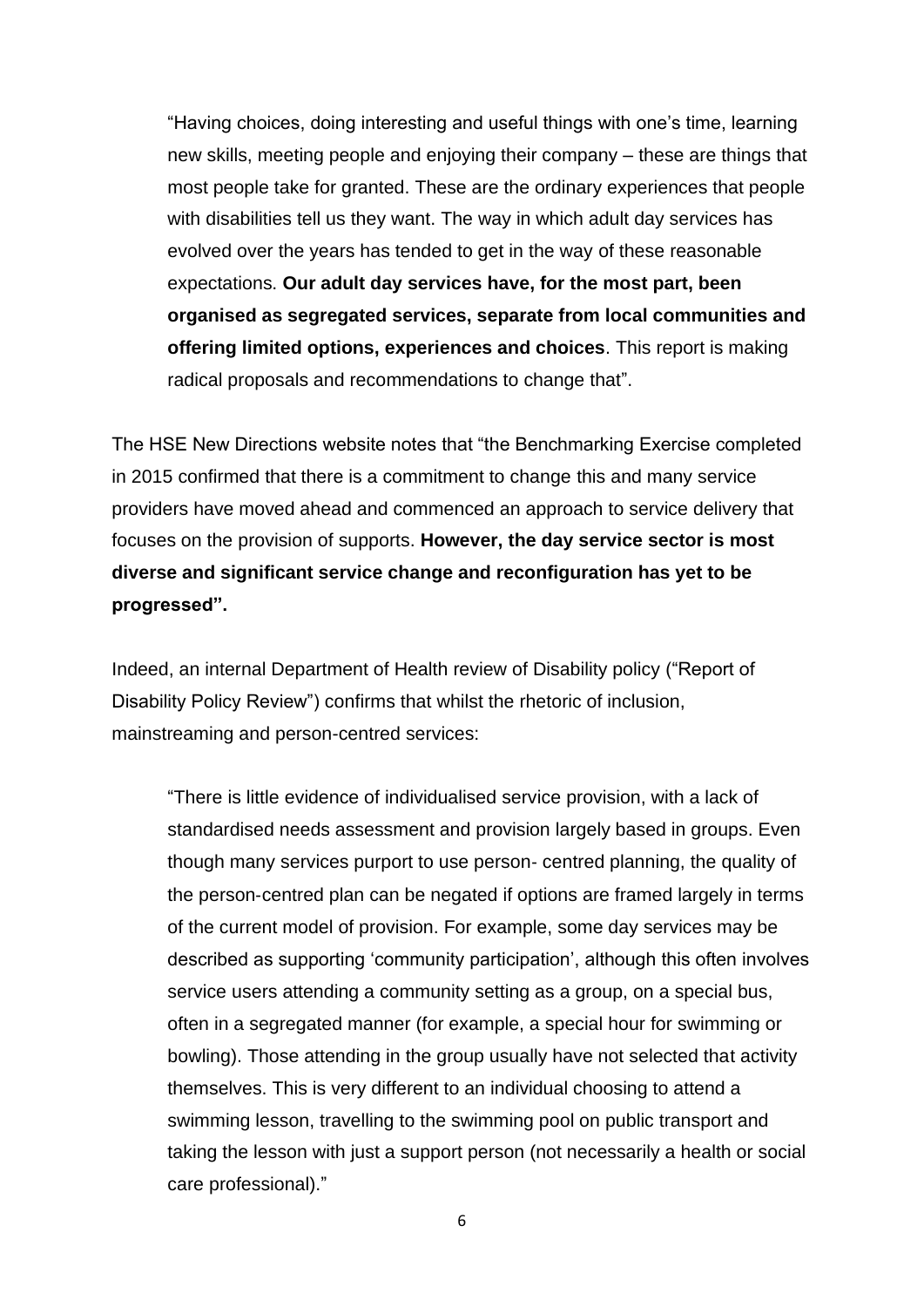The "Report of Disability Policy Review" is damning in its assessment of the fact that that services funded by the State to deliver services "to" disabled people are actively undermining the stated policy aims. This confidential Policy Review demonstrates that DPOs are correct in their assertion that segregated services have and will continue to fail disabled people and that they cannot build inclusive communities.

The Policy Review states that the current system "Is based on an incremental model of providing 'more of the same' and has not been reviewed in light of increased / improved provision in other settings (e.g. person‐centred settings or other mainstream provision)" and is "not based on services achieving policy objectives such as supporting increased independence of service users" (Disability Policy Review p.130).

The Report is stark in the lack of clear data from services about the lives of disabled people or any positive impact and recognises that disabled people who access segregated services have little independence or control:

"There is a very limited amount of information on the quality of life of people using disability services in Ireland. There is also a very limited amount of information on the outcomes for these individuals, that is, what is the effect of the disability services on those who use them? There is a presumption that provision of services leads to better quality of life, but this is not necessarily the case. In fact the available information shows that most of those using disability services do not participate in society in any meaningful way; are not given the opportunity to work or contribute to society. A significant proportion live in segregated settings apart from the general community and live with other people, in some cases many other people (over 4,000 people live in settings with more than 10 beds). **Overall, people using disability services have little opportunity to self**‐**determine or to live full and independent lives**." (Disability Policy Review p.43).

Whilst the confidential Disability Policy Review outlines the core objective of "Towards 2016" is that people should be supported "to lead full and independent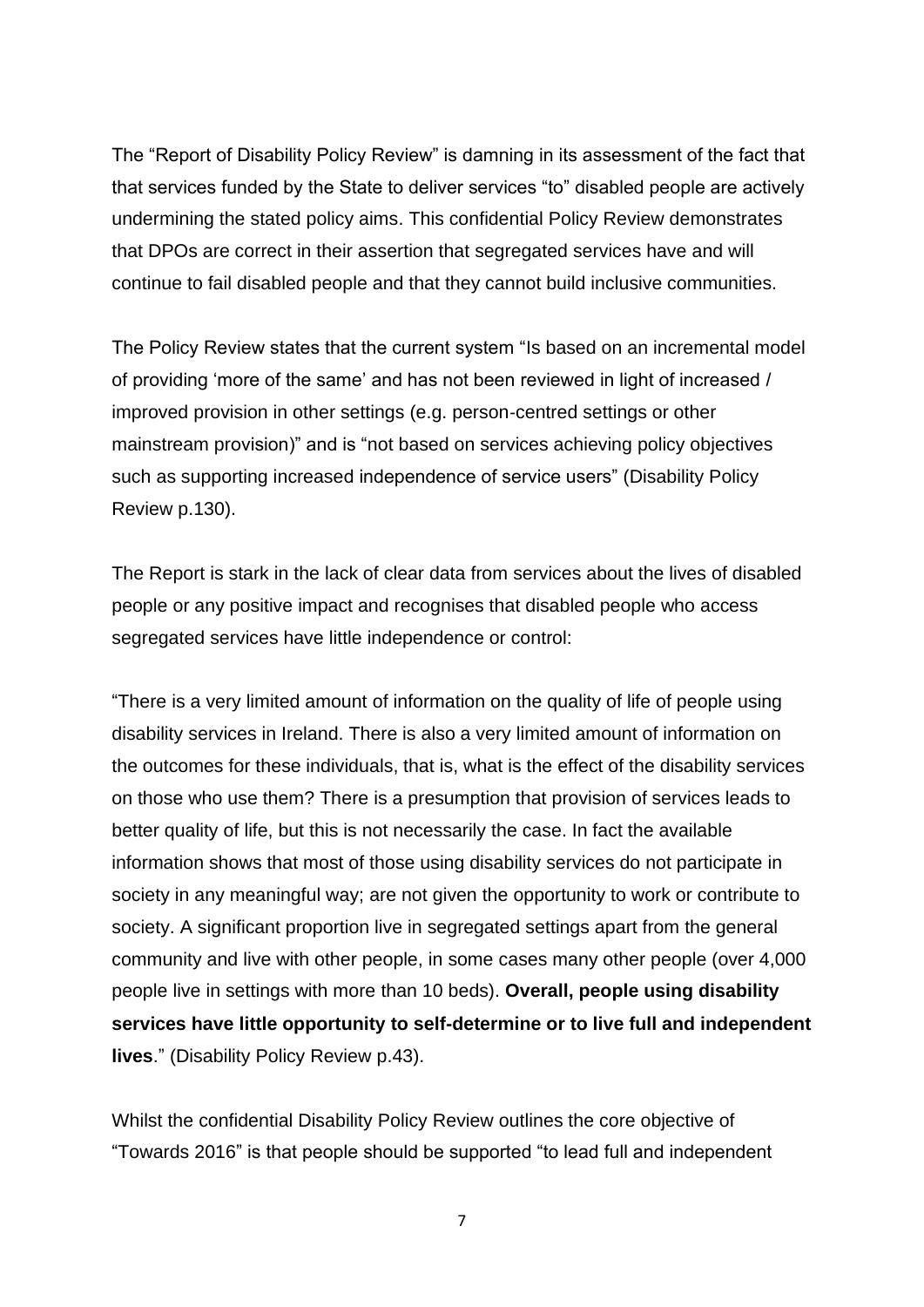lives, to participate in work and society and to maximise their potential", the review recognises that:

"Contrary to the T2016 objectives, many of those using disability services do not participate in society in any meaningful way and many are not given the opportunity to work or contribute to society. **A significant proportion live and spend their days, in segregated settings apart from the general community. Overall, people using disability services have little opportunity to self**‐**determine or to live full and independent lives. The objectives are, nonetheless, still relevant and reflect the thinking in national and international policy documents. However, the realisation of these objectives has not been evident for most people with disabilities**. (Disability Policy Review p.50).

#### **The Disability Capacity Review to 2032**

The glaring absence in the Disability Capacity Review is the absence of any sense of what disabled people want. It is a comprehensive review of what is currently provided in terms of services to disabled people, how much each of these services cost and detailed projections based on current unmet need and future population growth in the next ten years. All of this research is welcome but the conclusions it draws are ultimately flawed as at no point are references made to the above national policy commitments to move towards the supports that disabled people want and need to lives where they have control and choice over their lives.

The Disability Capacity Review (hereafter referred to as the "Review") states that: "A key priority is to continue to deliver on the strategic aims and recommendations of the significant work and research of the Value for Money and Policy Review of Disability Services (2012). The priority objective is to address the need for a better service model for people with a disability where greater flexibility, choice and control from the service user perspective is central. Under Transforming Lives, the focus is on developing individualised person-centred supports to enable people with disabilities participate to their full potential in economic and social life in the community and be enabled to live ordinary lives in ordinary places. It involves fundamentally changing how we deliver services; delivering on this level of change is a challenge and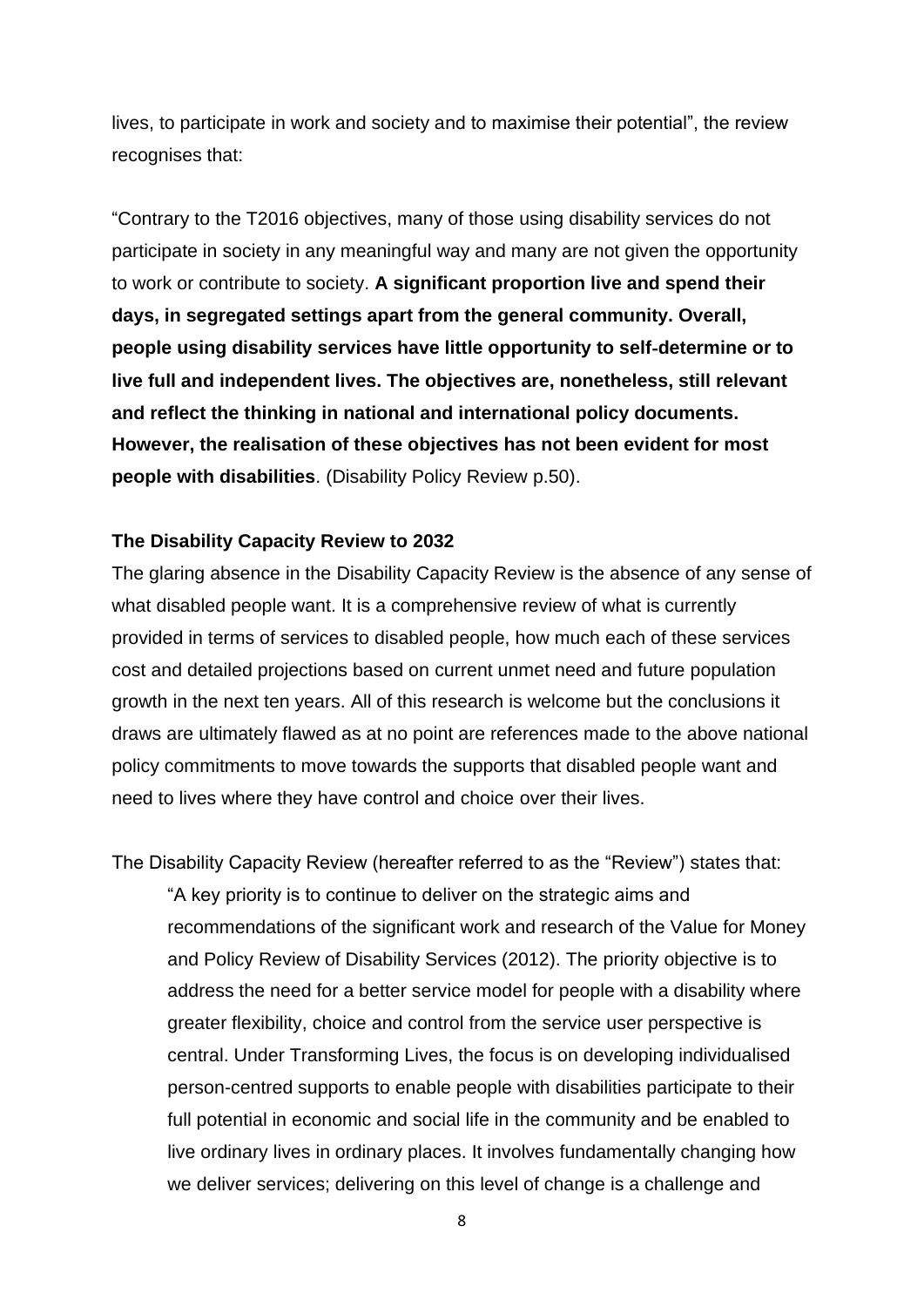significant progress is already underway to achieve integration rather than segregation in line with the following policies."

Yet the majority of the report focuses on simply scaling up day services or residential services based on projected population growth, with little or no reference to directly investing in disabled people themselves and the supports they want, as outlined in all the national and international policy commitments above.

More tellingly, the Capacity Review at no stage references the confidential Policy Review which repeatedly highlights how such services undermine the independence of disabled people.

### **1. Personal Assistance Services**

Just under 11,000 people currently receive Home Support or Personal Assistance hours – roughly twice as many hours are given in the form of Home Support. The 2018 budget breaks down roughly as €55 million for Home Support and €32 million for PA services.

About 2,500 people get a PA service averaging around 12 hours a week, and around 8,000 people get home support hours averaging around seven hours a week.

The information in the review confirms that from 2008 to 2018 there was no increase in the number of hours under the personal assistance services (PAS). It also confirms that there is a huge unmet need and that for the majority of people in receipt of PAS, the support they get does not allow them to live full independent lives. It also notes that the lack of increased hours mean the disgraceful practice of reducing one disabled person's hours to meet another's needs is confirmed as policy.

In terms of unmet need, the following paragraph is instructive:

"While the organisations working in the area of physical and sensory disability report considerable shortfalls in the level of provision relative to need, there are little or no usable data on the scale involved. This is because it has not been the practice by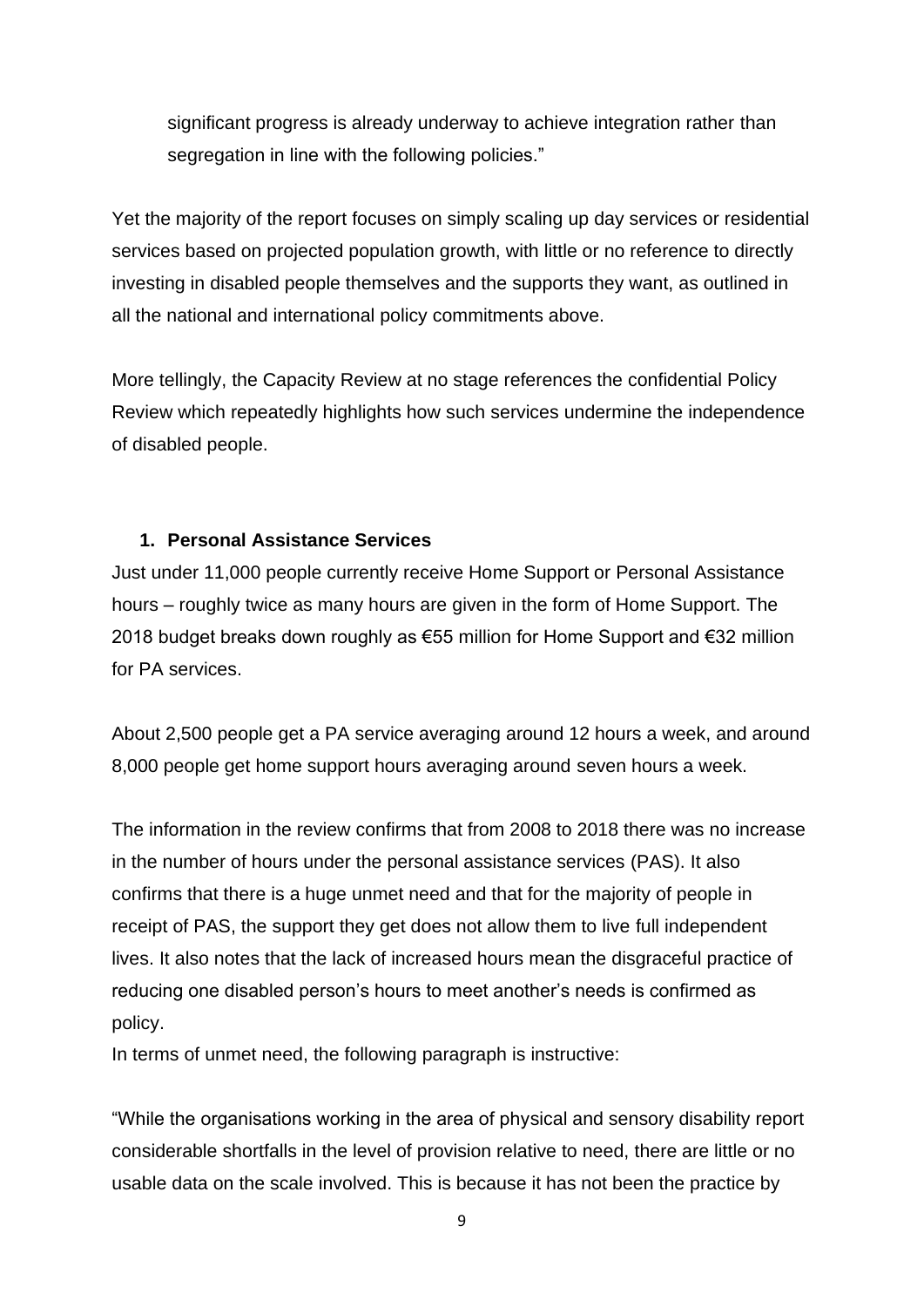service providers or the HSE to document unmet need for these services. The budget for PA services has remained unchanged since 2008, so the HSE has been managing a fixed number of support hours each year. As a result, as reported to the Dáil, **the HSE may from time to time reduce an individual's support hours in order to address priority needs of other people with disabilities within that community**. A high volume of representations and Parliamentary Questions on the topic is another indicator of the pressures on the system that are not being met. As unmet need had not been systematically recorded, the National Physical and Sensory Disability Database (NPSDD) and the National Intellectual Disability Database (NIDD) have only captured negligible levels of unmet need, be that those without any service, or those whose hours of support are below what they currently need". The review notes that "there has been some substitution of PA or home care for respite, but no overall increase in support hours available. Pent-up demand for residential placements and respite from people on the emergency list has resulted in the increased usage of in-home support hours as a holding strategy to somewhat ameliorate the high risks in the home. This consequently limits the availability of hours to other disabled people requiring home care or Personal Assistance".

In terms of what has been provided, the figures in the review reinforce the ILMI #PASNOW campaign that the majority of people receiving PAS are unable to live independent lives:

"Two thirds of those with PA support receive fewer than ten hours support a week, and only 7% receive more than 40 hours (Table 35). A PA service of two hours or less a day is unlikely to be able to go much beyond the provision of basic personal care, or **unlikely to enable someone achieve independent living**".

The review breaks down the figures of hours received as follows:

| <b>Hours of PAS per week</b> | %   |
|------------------------------|-----|
| 1 to 5 hours per week        | 44% |
| 6 to 10 hours                | 24% |
| 11 to 20 hours               | 17% |
| 21 to 40 hours               | 10% |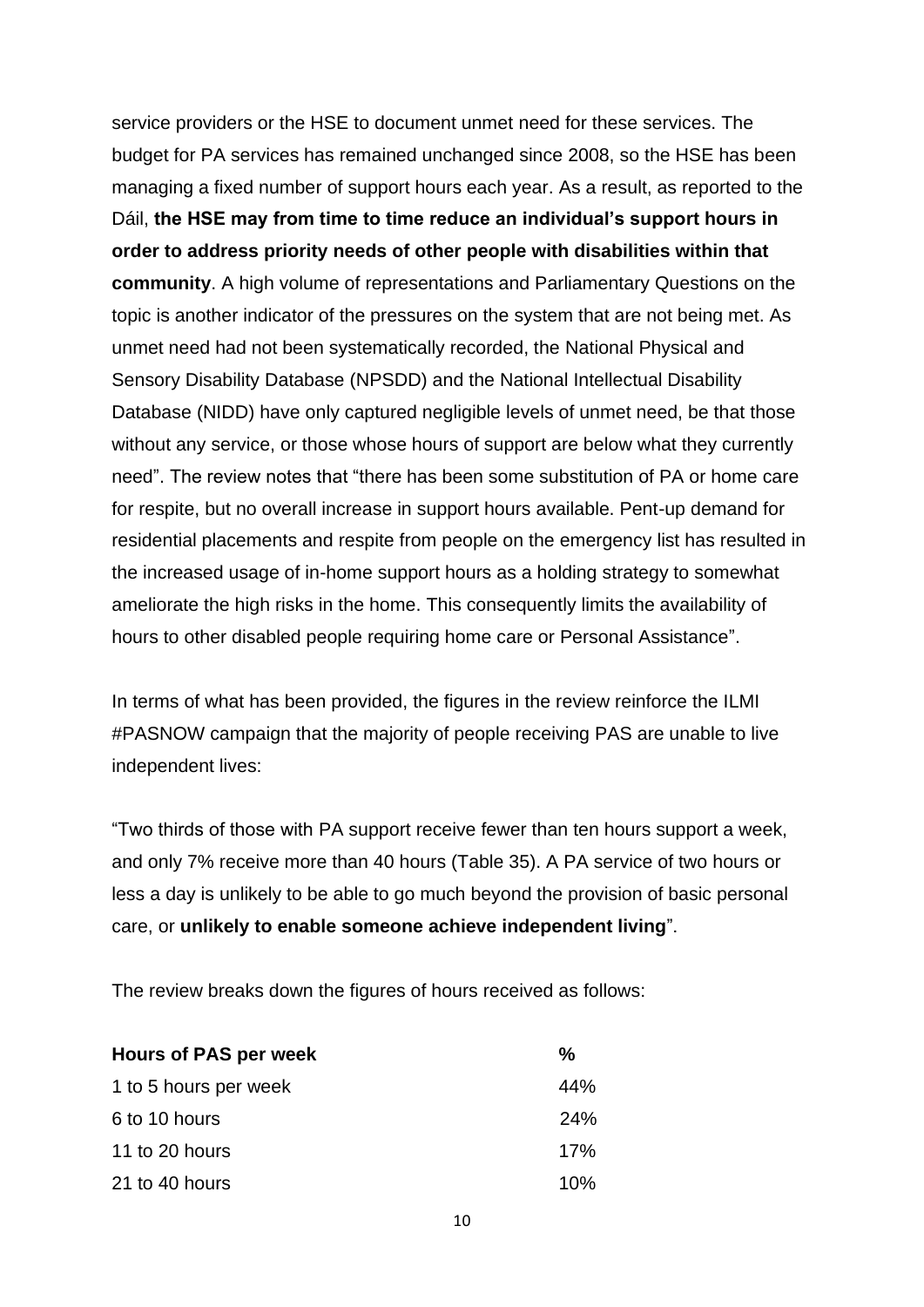| 41 to 60 hours         | 3% |
|------------------------|----|
| 60 plus hours per week | 2% |

In terms of the core findings of the Review, it estimates that in order to address unmet need, alongside demographic change, it would require current disability spending in 2032 to rise by €550 million to €1,000 million, above its 2018 level. Of that possible €1 billion increase, to meet unmet need and increase hours with paltry PAS packages, it is proposed to allocate **€30 million or 3%** of this budget increase for a fundamental resource to support Independent Living. Again, this shows that the Review is based on perpetuating systems and structures that prevent disabled people having choice and control, despite the commitments to achieving that in all Statutory Policies.

**Key ILMI recommendation: ILMI would seek an increase to €96 million for Personal Assistance Services (PAS) in Ireland per annum to meet the need of disabled people to live independent lives, as per ongoing unrealised obligations under Towards 2016 to achieving choice and control for disabled people**

### 2. **Residential care**

The Review notes that about 8,300 disabled people are currently living in residential settings with, 90% being people with an intellectual impairment at an annual unit cost of around €144,000.

The review notes that there still are about 2,100 disabled people who live in 'congregated settings', despite commitments from a **"Time to Move on from Congregated Settings"** (2011). The review notes that after seven years of policy, by the end of 2018, the number of people residing in these centres had reduced from 3,401 in 2012 to 2,136. However, only just over 800 people had actually transitioned to the community over this period, while **almost 700 had died**. It is an indictment of policy that the figures showing reduction include almost as many disabled people who died as opposed to achieved a right to a home outside of an institution.

A further 102 people were scheduled to transition to the community in 2019. The review notes that there will need to be capital spending for housing to meet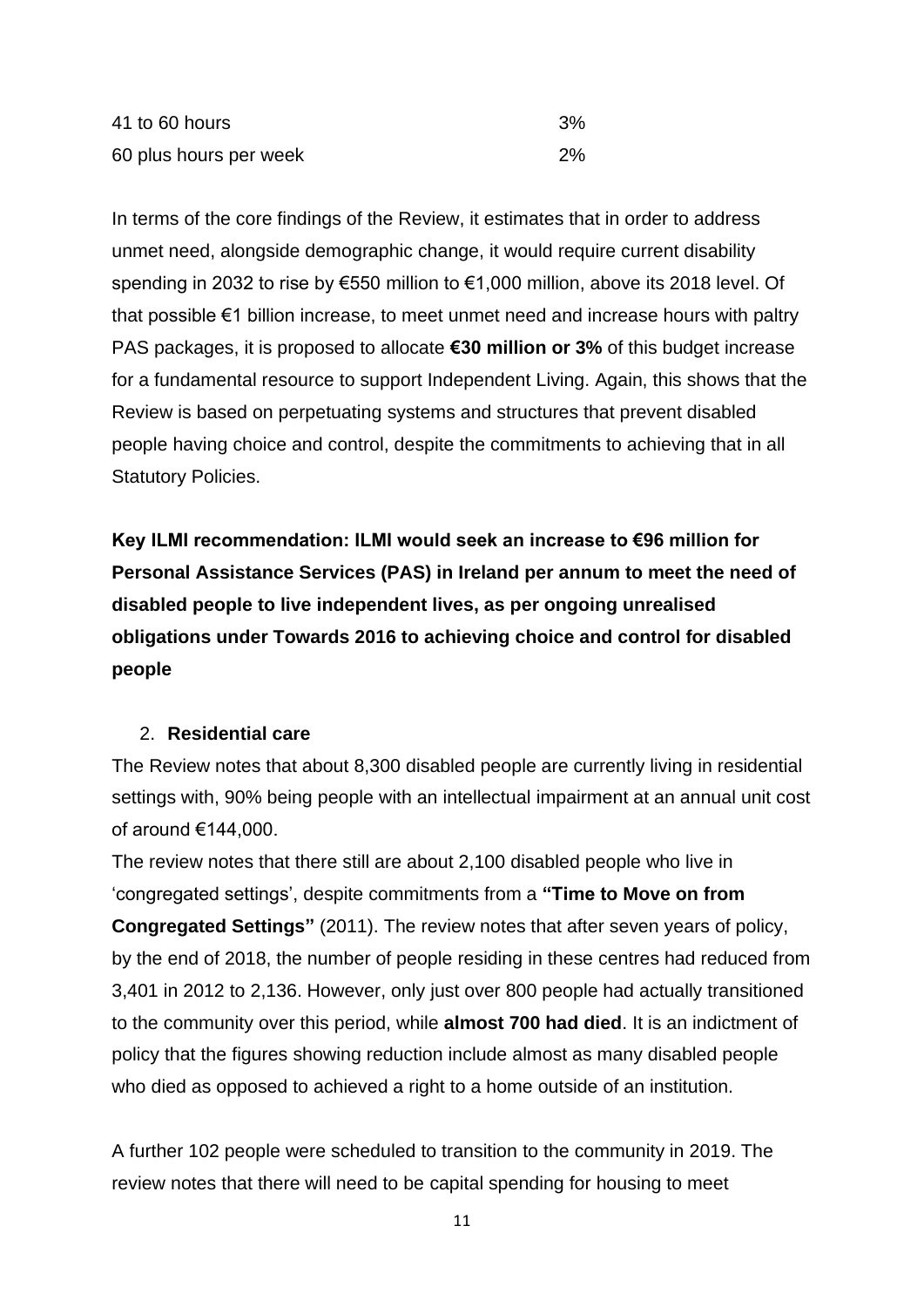residential care needs and complete the closure of residential institutions which could cost in the region of €500 million to €800 million over the period to 2032.

The review notes the development of a new housing Strategy for Disabled People, and states that "to deal with both the backlog and with demographic change, overall an extra 1,900 residential places would be needed by 2032 under the minimum scenario, and an extra 3,900 under the Pre-recession scenario", with the latter costing €550 million annually. It is not clear if this is to be funded to provide housing for disabled people in the community or whether it is solely to be invested to "support housing in the community shared by a group of four to six people with disabilities, known as group homes, but there are other forms of residential support" which would be contrary to Article 19 of the UNCRPD to give disabled people the choice of who they want to live with.

**Key ILMI Recommendation: A specific budgetary commitment is required to meet the cost of and resource the full and timely implementation of 'A Time to Move On from congregated settings'. Money currently invested in congregated settings should be ring-fenced and invested into appropriate supports for people to live in the community such as PAS or other independent living supports as per our obligations under UNCRPD. Ireland must use its voice at an international level to ensure EU structural funds are not used to institutionalise disabled people. No Irish Aid should be used to institutionalise disabled people and should instead ensure disabled people globally are resourced to live the lives of their choosing.** 

### **3. Adult day services**

The review references New Directions and its aims to empower people to make their own choices and access activities in their own community, but makes no reference to the HSE's own concerns about the fact that "reconfiguration has not progressed" or its own internal policy review which states:

"The current provision of disability services is not just located in and funded by health, but is strongly influenced by a 'professionalised' model of provision. This model has professionalised need, such that needs are assessed from the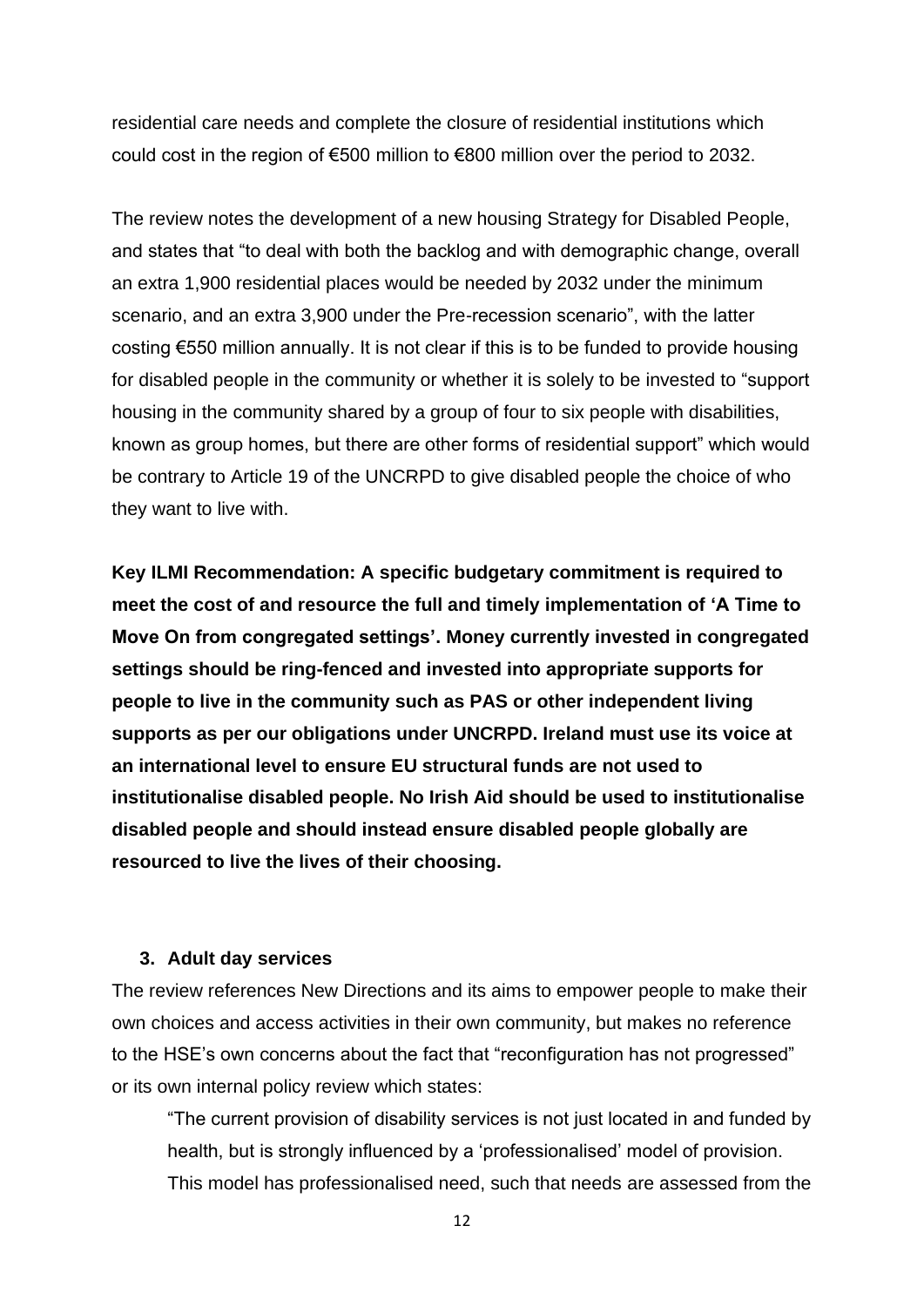point of view of what health and social care professionals can offer and what disability services can offer. This has significant consequences for how disability services are organised and delivered, and also on the overall cost of services. The activity of the services is largely focused on providing services in group settings, most of which are segregated from the general community. The current structure and procurement of disability services is focused on continued provision of services in this way**. The additional funding that was available in recent years was focused on providing 'more of the same' in terms of structures and places, rather than addressing individual needs in individualised, flexible ways**."

The review states clearly that **'Transforming Lives'** is not working and that "Participation in day services is virtually lifelong". Despite the Department's own internal analysis and the clear preferences for disabled people to access supports to be fully included in all aspects of social, cultural, educational and economic aspects of life, the review suggests that "the combined additional costs of demographic demand and unmet need could fall within a range of an extra €90 million to €280 million a year required by 2032.

Bear in mind, 21% of the almost  $\epsilon$ 2 billion spent on disability services are already spent on Day services (approximately €420 million). It is proposed to possibly increase that by €280 million for a service that the Department internally admits "**providing 'more of the same'** in terms of structures and places, rather than addressing individual needs in individualised, flexible ways". Comparing the fact that the PAS currently is funded by the HSE to the tune of €32 million (a mere 7% of the Day Centre current budget) and the proposed increase in PAS and Day centres would mean the increased budget would only be an 8.2% of the overall day centre budget and you can see that there is a significant gap in policy and implementation.

In conclusion, the Review hints at the need for greater mainstreaming to "integrate into mainstream life in the community" and that there have "been positive experiences among those young people who have secured deferment of a day service place, and many have chosen to continue in the mainstream." Yet as opposed to investing in those supports at transition points, the State is proposing,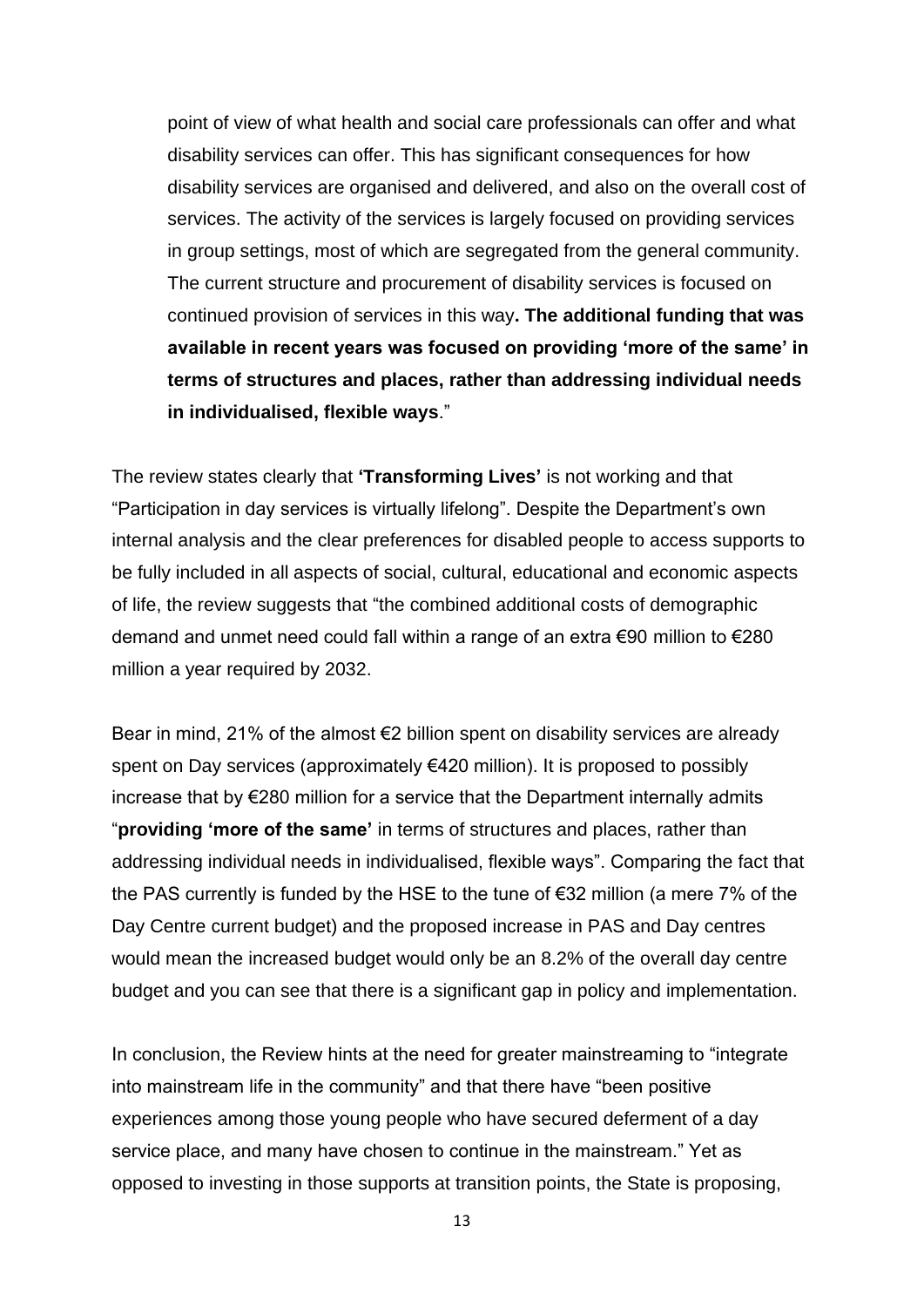against its own policies and the wishes of disabled people to further invest in the provision of segregated day services.

The review notes that investing in 'community connector' roles to link disabled people with what "is happening in their communities, all who have a role to play in enhancing the ability to support people with disabilities in the mainstream" and reduce the need for "specialised disability supports".

**Key ILMI recommendation: Given that the HSE and Department of Health have internally recognised that "people using disability services have little opportunity to self**‐**determine or to live full and independent lives", it is time to move away from these ineffective and inappropriate segregated services and invest in innovative projects that genuinely link disabled people with mainstream services and social inclusion supports (that the Capacity review terms "community connector"). In the last 18 months, our social inclusion project ONSIDE has linked in with 435 disabled people and connected them with social inclusion networks outside of segregated services with huge impact using Zoom and digital skills training. Projects like this impact hugely on disabled people's wellbeing at a fraction of the cost.** 

#### 4. **Health care**

The review recognises the Sláintecare model "where the majority of healthcare is provided in the community through integrated primary and social care" and that "in principle, people with disabilities may access mainstream therapy services delivered via primary care". The review states that it is often "difficult" for some disabled people to access generic community service. It also notes that "section 26 of the Disability Act 2005 places a duty on public bodies to include people with disabilities in mainstream services, where practical and appropriate. Equal access to health treatments is also a key theme in Article 25 (Health) of the UN Convention on the Rights of Persons with Disabilities".

Rather than audit where those access issues are and commit to investing in a genuinely inclusive universal health care delivery (as proposed under Sláintecare), the review shows that in 2018, specialist disability therapy services accounted for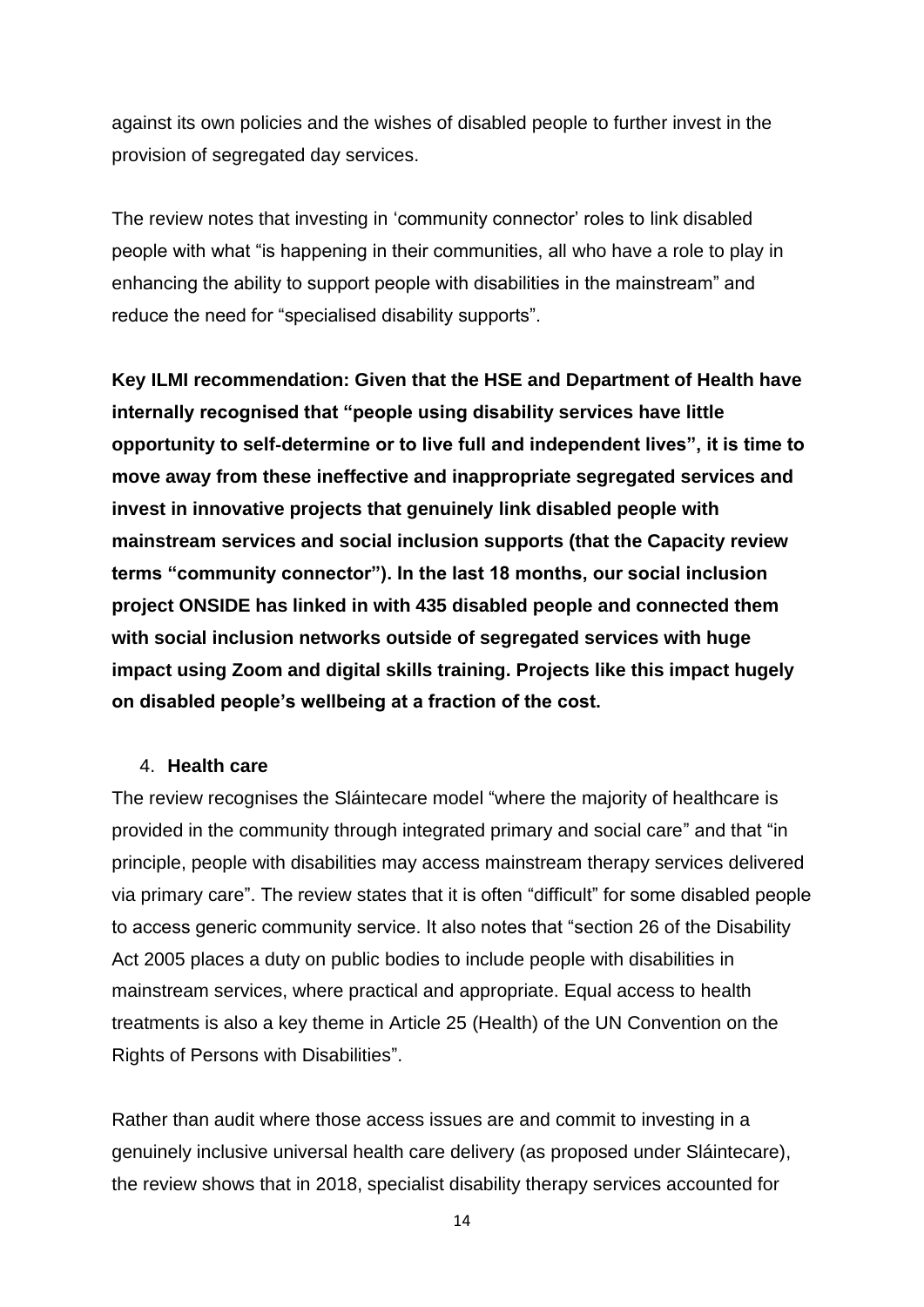€84 million or 4% of overall disability expenditure. It also notes that the segregation of disabled people not surprisingly has an impact on their access of mainstream healthcare provision: ", those living with family had the best level of access to mainstream services, and those in congregated settings, the least access, and with group homes and congregated community settings in intermediate positions".

In order that disabled people are accessing mainstream healthcare as per Article 25 of the UNCRPD that disabled people have "the right to the enjoyment of the highest attainable standard of health without discrimination on the basis of disability" this investment in specific therapies be delivered from mainstream primary health care facilities, and not through segregated provision. This would ensure that the mainstream has inclusion of delivery of services embedded and that all disabled people are accessing their local mainstream healthcare services.

**Key ILMI Recommendation: Equality and access proof all funding of essential health services such as BreastCheck, CervicalCheck, and all reproductive health services. Due to accessibility issues and lack of universal design in mainstream services, disabled people often experience poorer access to health and social care services. Disabled women and girls in particular experience barriers to accessing health screening services resulting in lower uptake of breast and cervical cancer screening.**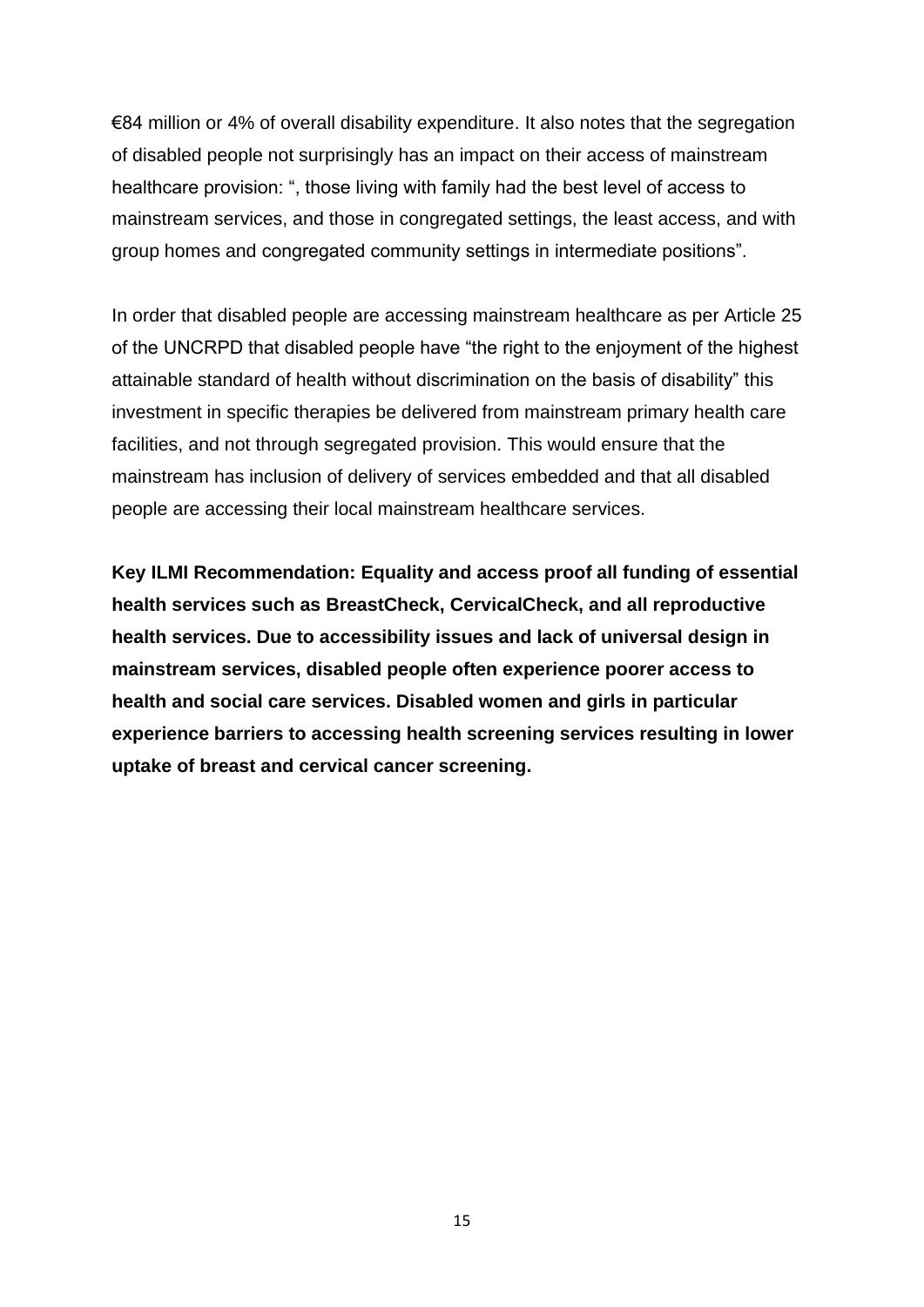# **Summary Key ILMI recommendations for the implementation of rights based Disability Social Care Services to guide plan for the next 4 years**

- The capacity review quotes €32 million for personal assistance services. ILMI would seek an increase to €96 million for Personal Assistance Services (PAS) in Ireland.
- ILMI calls on investment in disabled people and not the "disability industry". For example we know from the capacity review it costs €25,000 to place a disabled person in day services for a year. We also know some disabled people who receive a PAS get on average 12 hours a week of PAS (two hours per day). However, if that €25,000 was given to the disabled person in the form of a personalised budget, they would receive significantly more than 12 hours per week and have full choice and control over their life.
- A significant portion of funding should be diverted away from the institutions' budgets. The PAS has to be increased to the level now recommended in order to see it attaching to the dismantling of residential care / day services in respect of de – congregation and in line with our many national policies and obligations under UNCRPD.
- Personal assistance services should not be mixed with homecare funding. These services are distinctly different. The Government should invest in PAS allowing disabled people to have choices equal to others. The design and governance of any PAS must involve the lived expertise of disabled people/Leaders. PAS needs ring-fenced funding.
- There is no legal right to a Personal Assistance Service in Ireland so the Government needs to prioritise investment in the PAS and enact legislation so disabled people can live a life they choose. See [ILMI PAS campaign](https://ilmi.ie/wp-content/uploads/2018/10/ILMI-Personal-Assistance-Campaign-Leaflet-min.pdf) to Define a PAS, Legislate, Invest, Standardise and Promote the PAS.
- A specific budgetary commitment is required to meet the cost of and resource the full and timely implementation of **'A Time to Move On from congregated settings'**. Money currently invested in congregated settings should be ringfenced and invested into appropriate supports for people to live in the community such as PAS or other independent living supports as per our obligations under UNCRPD. Ireland must use its voice at an international level to ensure EU structural funds are not used to institutionalise disabled people.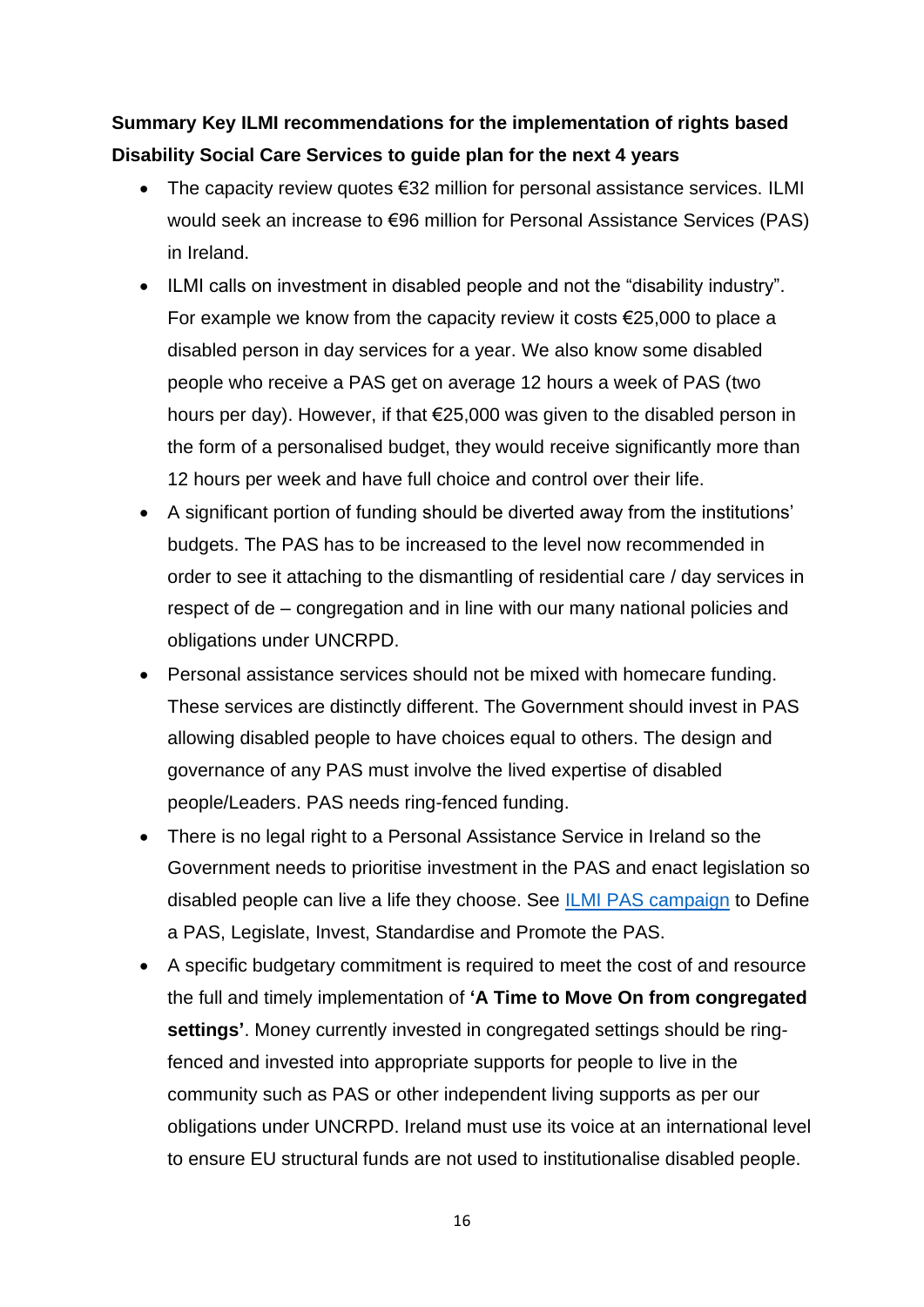No Irish Aid should be used to institutionalise disabled people and should instead ensure disabled people globally are resourced to live the lives of their choosing.

- The National Physical and Sensory Disability Database (NPSDD) and the National Intellectual Disability Database (NIDD) do not capture those who acquired their impairments. The databases do not identify the profile of these disabled people and have only captured negligible levels of unmet need. All of the identification of impairments are done with service providers. Disabled people should be at the centre of the process.
- The Disability Capacity Review states that "Participation in day services is virtually lifelong". Disabled people should not be segregated into these services for their entire life and should be given choice as per our obligations under the UNCRPD.
- Any proposed investment for day services and residential settings are contrary to disabled people being included in all aspects of social, educational, cultural and economic life as per our obligations under the UNCRPD.
- The Capacity Review is based on continuing to invest in the "Disability" Industry" which will perpetuate a situation where many disabled people are segregated from the society. Services such as residential centres, day centres were established in the past by non-disabled people to keep disabled "safe", to "look after" disabled people. However, these services are often not appropriate for disabled people and they have kept disabled people out of society. This infringes on disabled people's rights to access the education of their choosing. It also prevents spaces for disabled and non-disabled people to share as equals and ultimately build an inclusive society.
- It is the state's obligation to put supports in place such as the assisted decision making act and independent living supports so disabled people can decide with who and where they live as per articles 12 and 19 of the UNCRPD to give people choice.
- Equality and access proof all funding of essential health services such as BreastCheck, CervicalCheck, and all reproductive health services. Due to accessibility issues and lack of universal design in mainstream services,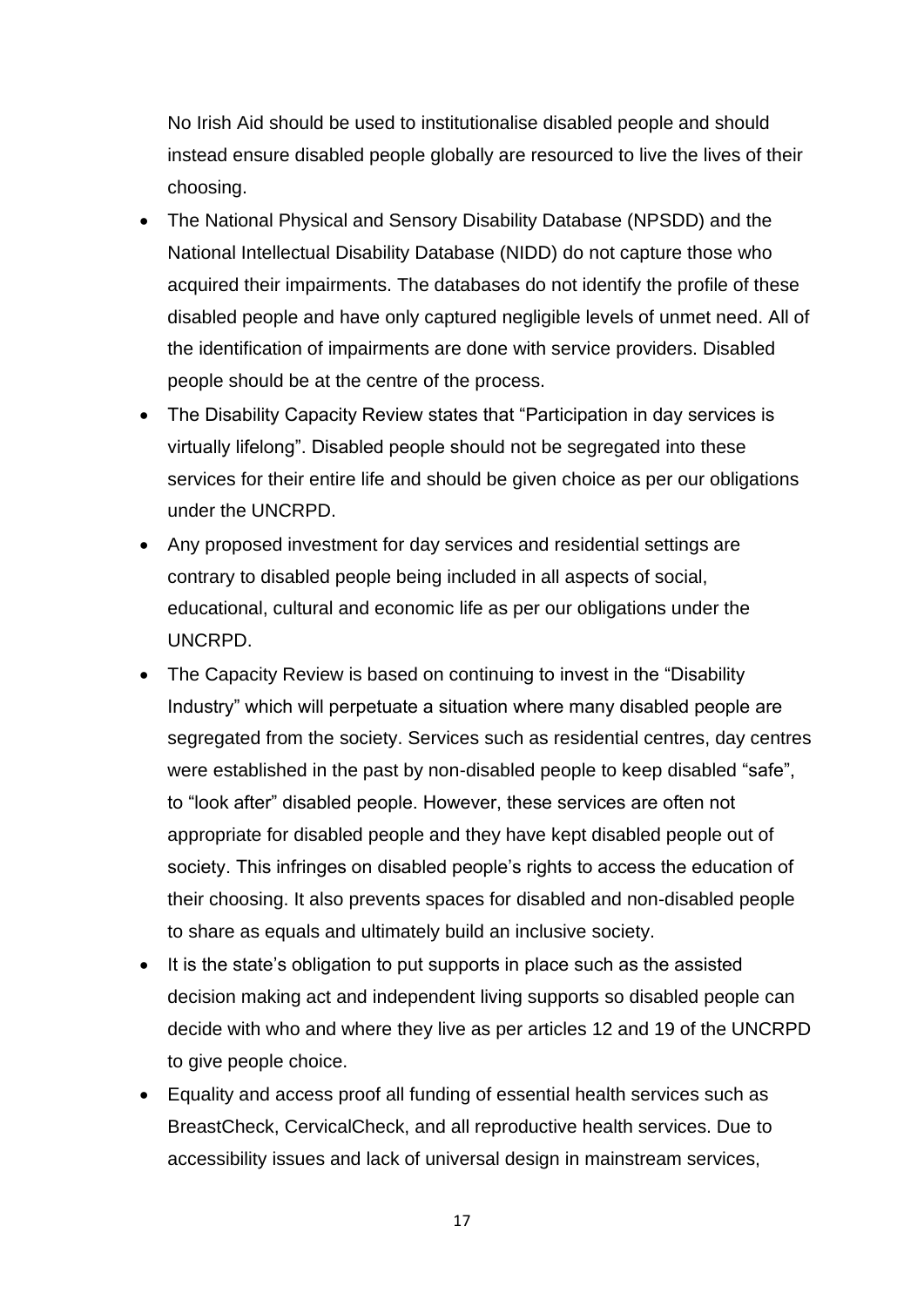disabled people often experience poorer access to health and social care services. Disabled women and girls in particular experience barriers to accessing health screening services resulting in lower uptake of breast and cervical cancer screening.

• The "Disability Industry" and the services provided are based on the premise that non-disabled people know best. This needs to stop. Disabled people are experts of lived experience – Nothing About Us Without Us!

## **Conclusion**

The Disability Capacity Review is a comprehensive review of what is currently provided in terms of services to disabled people, how much each of these services cost and detailed projections based on current unmet need and future population growth in the next ten years. The review does not include disabled people themselves and what they need to live true independent lives of choice and control.

Ireland has obligations under the UNCRPD to support the inclusion of disabled people in all aspects of their lives. To move towards fully realising this the government under article 4.3 of the UNCRPD and General Comment 7 must speak directly to Disabled People through their representative DPOs to ensure to invest in what disabled people want and need to participate in society as equals. The "Disability Industry" cannot be part of these discussions as they have vested interest in ensuring investment continues to support the status quo of exclusion and segregation.

ILMI as a National Disabled Persons Organisation (DPO) is looking forward to actively participating to shape the development of a Social Care Service Plan that is based on commitments within the UNCRPD and existing national policy commitments to ensure investment in disabled people's lives to ensure our full participation in society as equals.